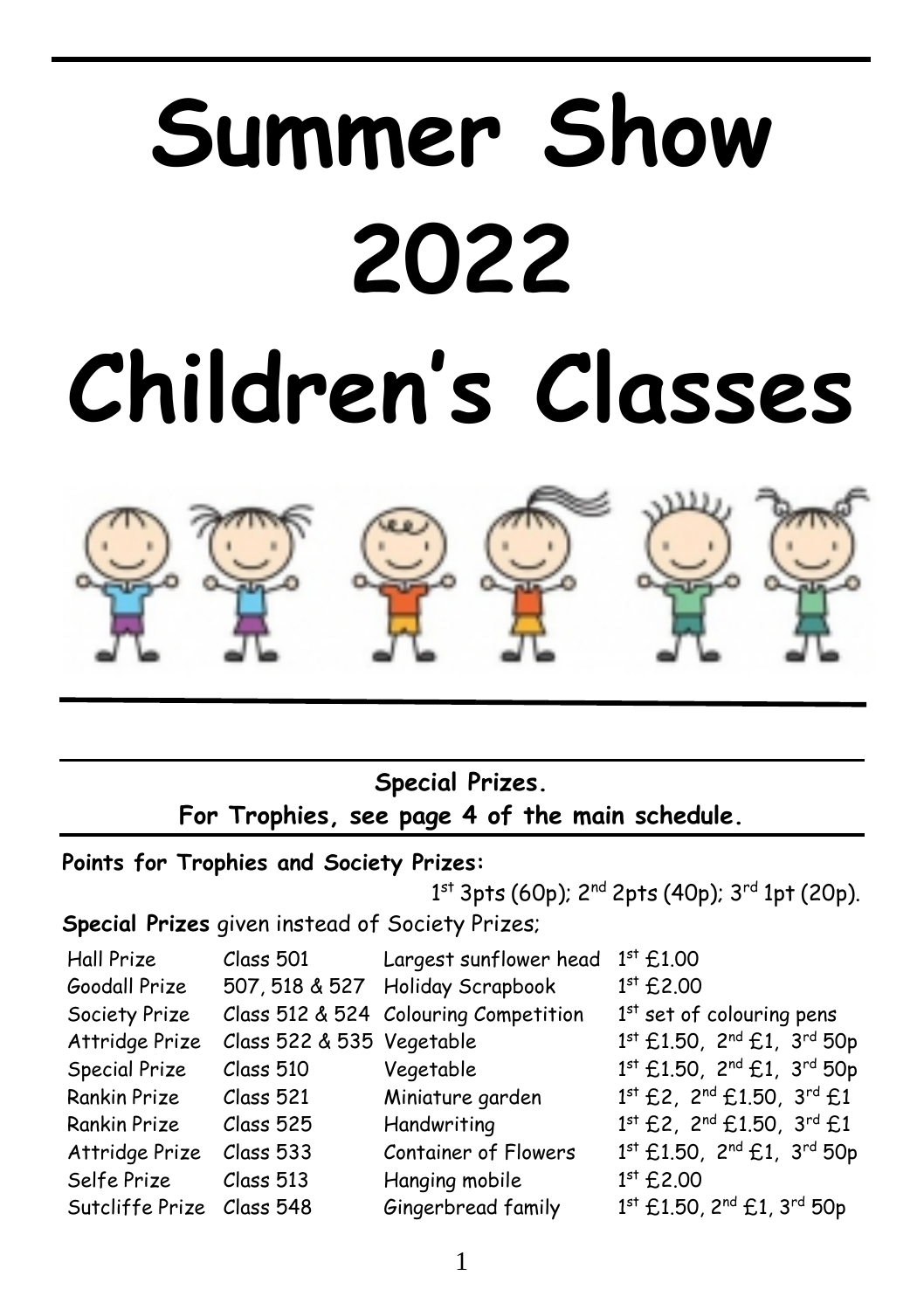Whilst we understand adults' enthusiasm to encourage young entrants, please remember that the entry should be mostly the work of the named entrant! Crafts made by children at school may be entered in the Show.

Please make sure child's age is written on both sides of the exhibit card when displaying entries on Show Day.

Children can enter classes for older ages, but age displayed on card will be minimum for that class rather than actual age. No age will be displayed if entering an adult class.

# **Cookery Classes**

| Classes for 2-4 year olds |  |  |  |  |
|---------------------------|--|--|--|--|
|---------------------------|--|--|--|--|

- 5 rock cakes.
- 5 rice crispie cakes.
- 5 decorated small cakes.
- 5 jam tarts.
- 5 bread rolls.

#### **Classes for 5-7 year olds**

- A loaf of bread in the shape of an animal.
- A gingerbread man.
- 6 decorated small cakes.
- 6 decorated biscuits for the Queen's Jubilee.
- 6 cheese straws.

#### **Classes for 8-12 year olds**

- A plaited loaf.
- 6 chocolate cookies.
- A gingerbread family of 4 **(Sutcliffe prize)**.
- 6 Showstopper Cupcakes for the Queen's Jubilee.
- 6 cheese scones.

## **Making and Growing Classes**

#### **Classes for 2-4 year olds.**

- Largest sunflower head **(Hall prize)**.
- 'It came from Outer Space' made from vegetables and/or fruit.
- Edible necklace.
- Decorated cardboard box.
- Model made from scrap materials.
- Painting or drawing "Our garden" or "Flowers"**.**
- Holiday Scrapbook **(Goodall prize)**.
- Picture of you or a member of your family, with a title.
- An item made from Play Dough.
- A Vegetable grown by the exhibitor **(Special prize)**.
- A Plant in a Pot, grown from seed by the entrant.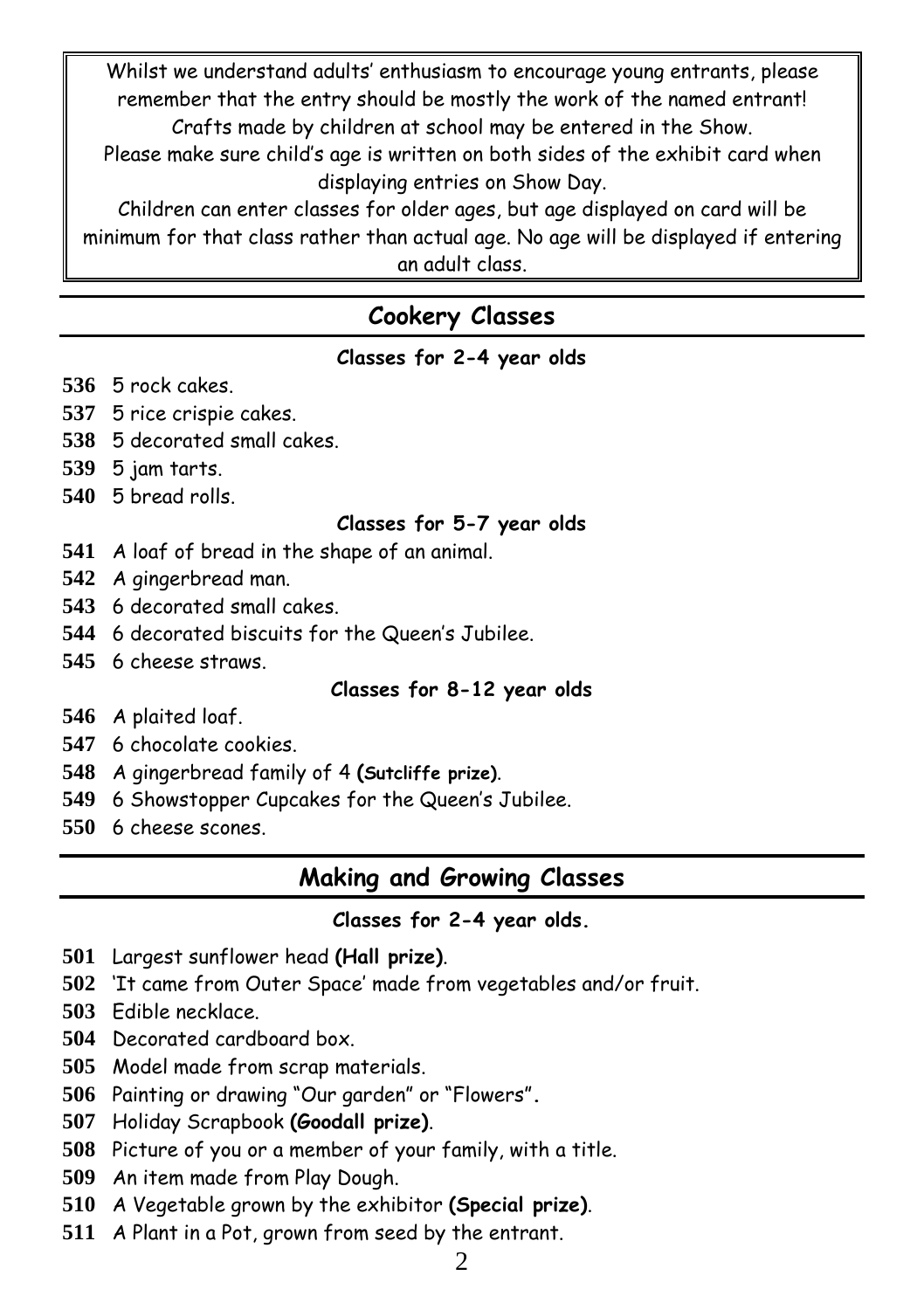#### **Classes for 5-7 year olds.**

- Colouring Competition. Colour the picture on page 17 **(Society prize)**.
- Hanging mobile made from scrap materials **(Selfe prize**).
- A piece of art created on an electronic device eg tablet, laptop
- An original model made from Lego, Meccano etc using the imagination.
- An item made from marshmallows (cocktail/kebab sticks can be used for support, if hidden).
- A wooden spoon decorated as a Queen or King.
- Holiday Scrapbook **(Goodall prize)**.
- Piece of art using only paper/card, glue and colouring materials.
- A Painting or Drawing, own choice of subject, no larger than A3 size.
- Miniature garden in a seed tray **(Rankin prize)**.
- A Vegetable grown by the exhibitor **(Attridge prize).**
- A Plant in a Pot, grown from seed by the entrant.

#### **Classes for 8-12 year olds.**

- Colouring Competition. Colour the picture on page 17 **(Society prize)**.
- Handwriting (accuracy of spelling etc. will be taken into account **(Rankin prize)**).
- A piece of creative sewing, knitting, woodwork, acrylic or metalwork.
- Holiday Scrapbook **(Goodall prize)**.
- An original model from Lego, Meccano etc. Using the imagination.
- A decorated pebble.
- A wooden spoon decorated as a Queen or King.
- Piece of art using only paper/card, glue & colouring materials.
- A Painting or Drawing, own choice of subject, no larger than A3 size.
- A container of Flowers, to be arranged in the marquee **(Attridge prize)**.
- Miniature garden in a seed tray.
- A Vegetable grown by the exhibitor **(Attridge prize).**
- A Plant in a Pot, grown from seed by the entrant.

# **Children's Photography Classes (12 years and younger)**

This section is not divided by age & judging is by the adult photography judge. See Adult Photography classes for rules of entry.

- My pet will make you smile!
- Friends! (This shot could be a selfie.)
- People getting active.
- Any other subject.